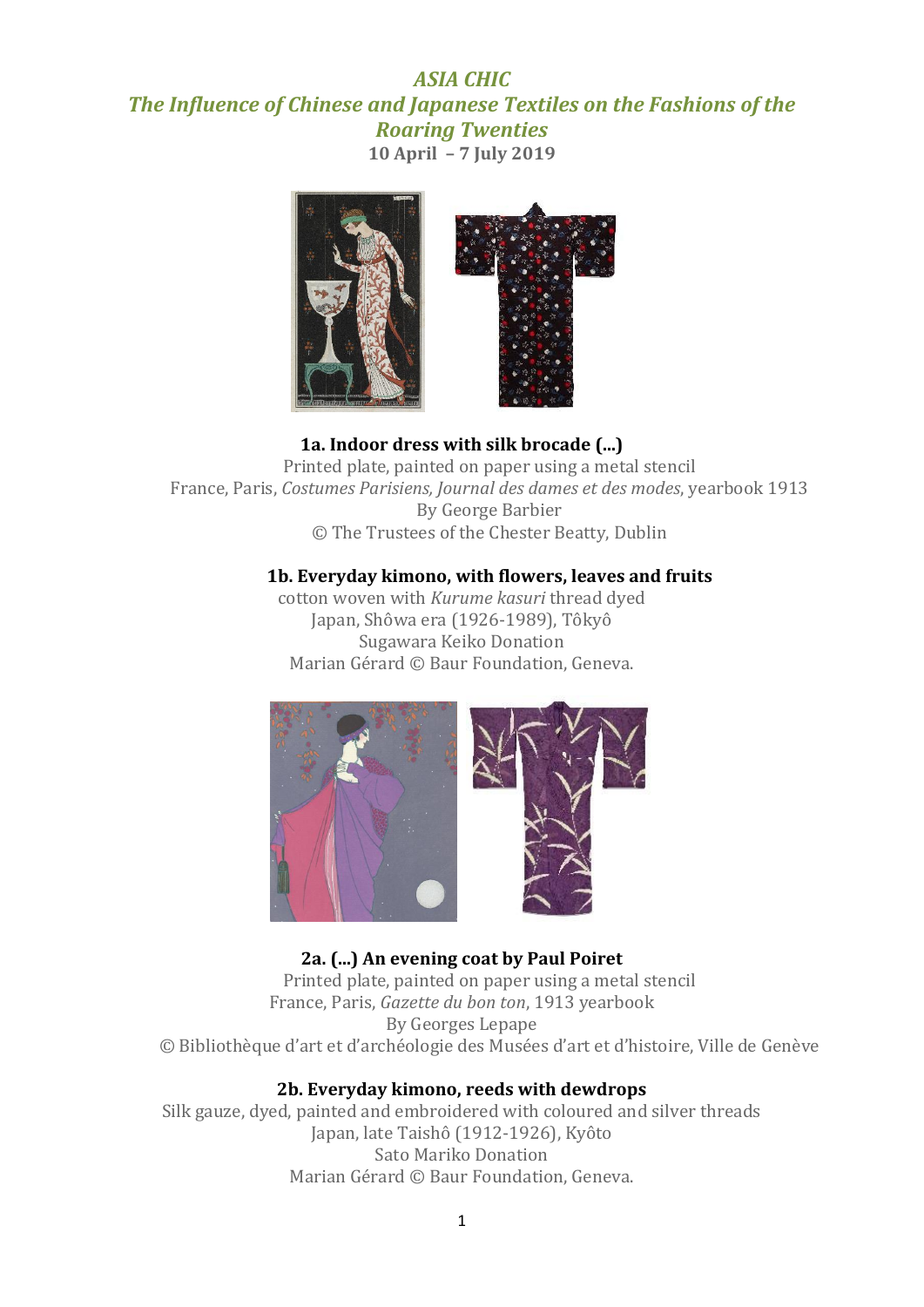

## **3a. (...) Evening dress by Worth**

Printed plate, painted on paper using a metal stencil France, Paris, *Gazette du bon ton*, 1921 yearbook By George Barbier © Bibliothèque d'art et d'archéologie des Musées d'art et d'histoire, Ville de Genève

## **3b. Kimono for a young girl with lily flowers**

Silk crepe dyed and painted with colours and gold highlights Japan, early Shôwa (1926-1989), Tôkyô Sugawara Keiko Donation Marian Gérard © Baur Foundation, Geneva.



# **4a. (...) Indoor dress by Doucet**

Printed plate, painted on paper using a metal stencil France, Paris, *Gazette du bon ton*, 1913 yearbook By Robert Dammy © Bibliothèque d'art et d'archéologie des Musées d'art et d'histoire, Ville de Genève

## **4b. Everyday kimono with paulownia flowers in bloom**

Dyed and woven ramie, which was then buried in the snow *Ojiya-chijimi* crumpled textile Japan, Taishô era (1912-1926), Tôkyô Sugawara Keiko Donation Marian Gérard © Baur Foundation, Geneva.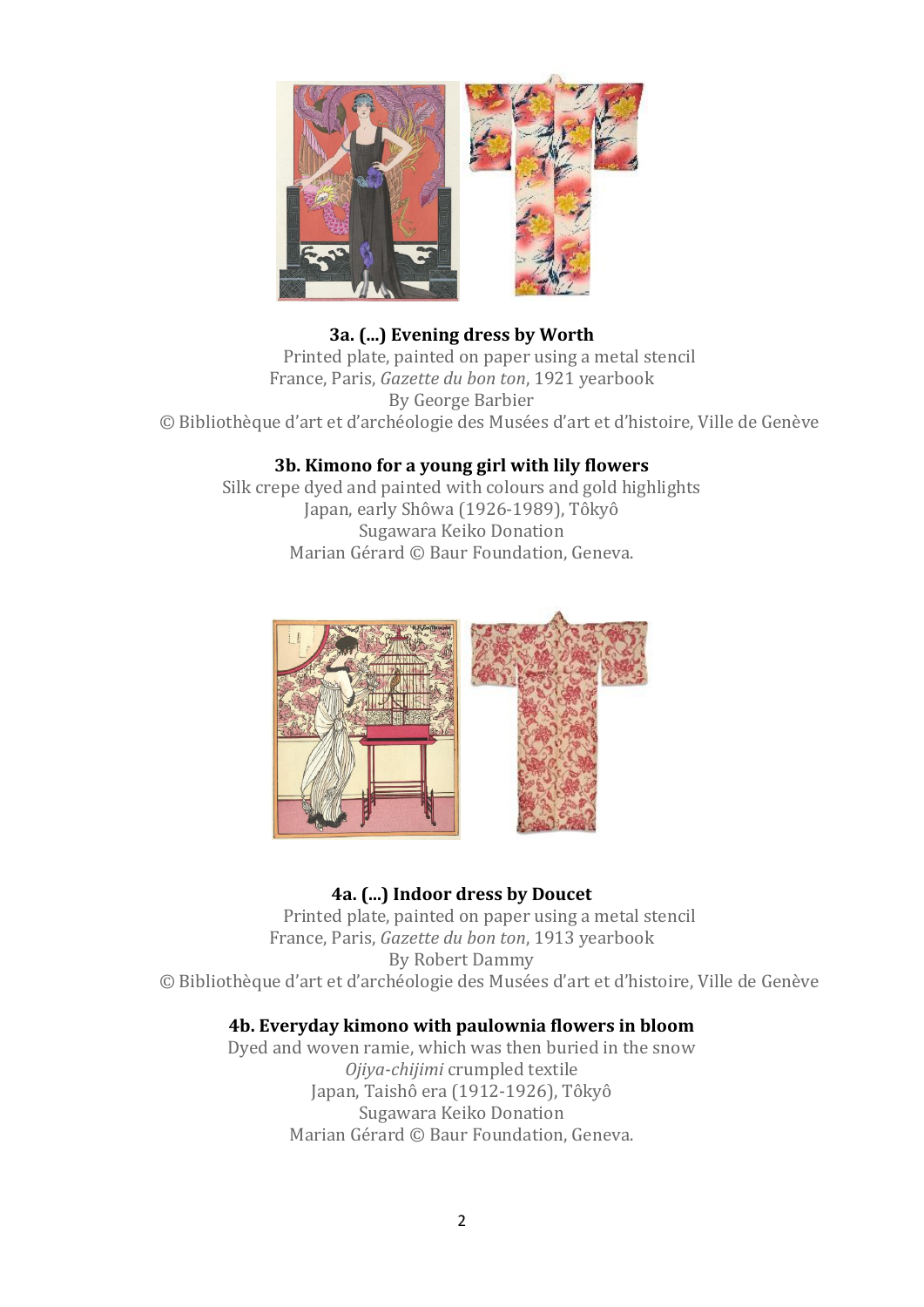

## **5a. (...) Evening dress by Beer**

Printed plate, painted on paper using a metal stencil France, Paris, *Gazette du bon ton*, 1921 yearbook By George Barbier © Bibliothèque nationale de France, Paris

#### **5b. Formal kimono with peonies**

Silk crepe, dyed and painted with colours, gold and silver, and embroidered with gold thread Japan, late Taishô (1912-1926) or early Shôwa (1926-1989), Tôkyô Sugawara Keiko Donation Marian Gérard © Baur Foundation, Geneva.



# **6a. (...) Evening dress by Worth**

Printed plate, painted on paper using a metal stencil France, Paris, *Gazette du bon ton*, 1924-1925 yearbook By George Barbier © Bibliothèque nationale de France, Paris

#### **6b. Pleated skirt with butterflies fluttering among peonies**

Silk satin embroidered with coloured thread China, late Qing Dynasty (1644-1911), end of 19th century Marian Gérard © Baur Foundation, Geneva.